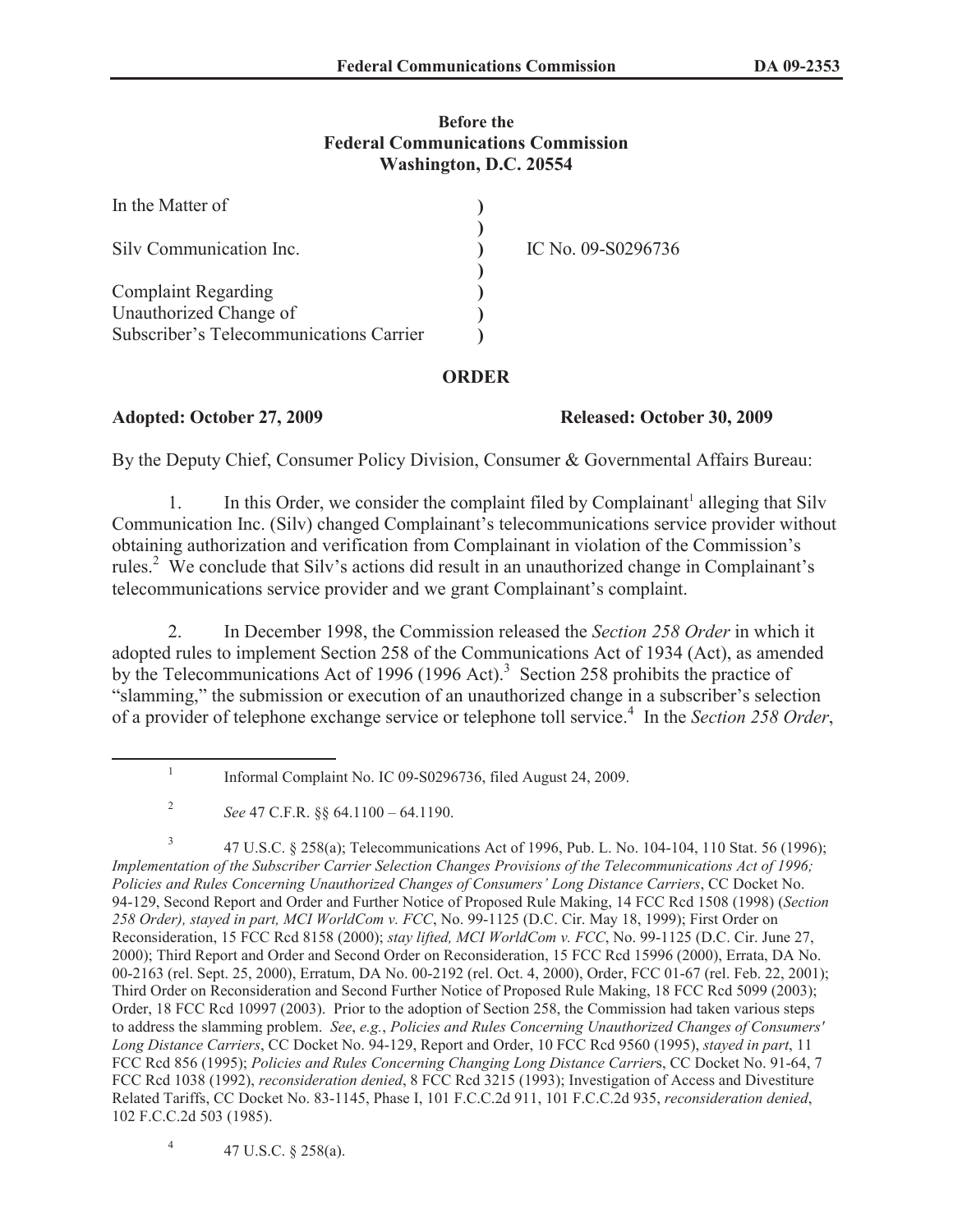the Commission adopted aggressive new rules designed to take the profit out of slamming, broadened the scope of the slamming rules to encompass all carriers, and modified its existing requirements for the authorization and verification of preferred carrier changes. The rules require, among other things, that a carrier receive individual subscriber consent before a carrier change may occur.<sup>5</sup> Pursuant to Section 258, carriers are absolutely barred from changing a customer's preferred local or long distance carrier without first complying with one of the Commission's verification procedures.<sup>6</sup> Specifically, a carrier must: (1) obtain the subscriber's written or electronically signed authorization in a format that meets the requirements of Section 64.1130; (2) obtain confirmation from the subscriber via a toll-free number provided exclusively for the purpose of confirming orders electronically; or (3) utilize an independent third party to verify the subscriber's order.<sup>7</sup>

3. The Commission also has adopted liability rules. These rules require the carrier to absolve the subscriber where the subscriber has not paid his or her bill. In that context, if the subscriber has not already paid charges to the unauthorized carrier, the subscriber is absolved of liability for charges imposed by the unauthorized carrier for service provided during the first 30 days after the unauthorized change.<sup>8</sup> Where the subscriber has paid charges to the unauthorized carrier, the Commission's rules require that the unauthorized carrier pay 150% of those charges to the authorized carrier, and the authorized carrier shall refund or credit to the subscriber 50% of all charges paid by the subscriber to the unauthorized carrier.<sup>9</sup> Carriers should note that our actions in this order do not preclude the Commission from taking additional action, if warranted, pursuant to Section 503 of the Act.<sup>10</sup>

4. We received Complainant's complaint on August 24, 2009, alleging that Complainant's telecommunications service provider had been changed to Silv without Complainant's authorization. Pursuant to Sections 1.719 and  $64.1150$  of our rules,<sup>11</sup> we notified Silv of the complaint and Silv responded on September 4, 2009.<sup>12</sup> Silv states that authorization was received and confirmed through third party verification (TPV). The Commission's rules state that the verifier may not make any misleading description of the transaction.<sup>13</sup> Silv's

- 5 *See* 47 C.F.R. § 64.1120.
- 6 47 U.S.C. § 258(a).

7 *See* 47 C.F.R. § 64.1120(c). Section 64.1130 details the requirements for letter of agency form and content for written or electronically signed authorizations. 47 C.F.R. § 64.1130.

8 *See* 47 C.F.R. §§ 64.1140, 64.1160. Any charges imposed by the unauthorized carrier on the subscriber for service provided after this 30-day period shall be paid by the subscriber to the authorized carrier at the rates the subscriber was paying to the authorized carrier at the time of the unauthorized change. *Id.*

9 *See* 47 C.F.R. §§ 64.1140, 64.1170.

<sup>10</sup> *See* 47 U.S.C. § 503.

<sup>11</sup> 47 C.F.R. § 1.719 (Commission procedure for informal complaints filed pursuant to Section 258 of the Act); 47 C.F.R. § 64.1150 (procedures for resolution of unauthorized changes in preferred carrier).

<sup>12</sup> Silv's Response to Informal Complaint No. 09-S0296736, received September 4, 2009.

<sup>13</sup> *See* 47 C.F.R. § 64.1120(c)(3)(iii).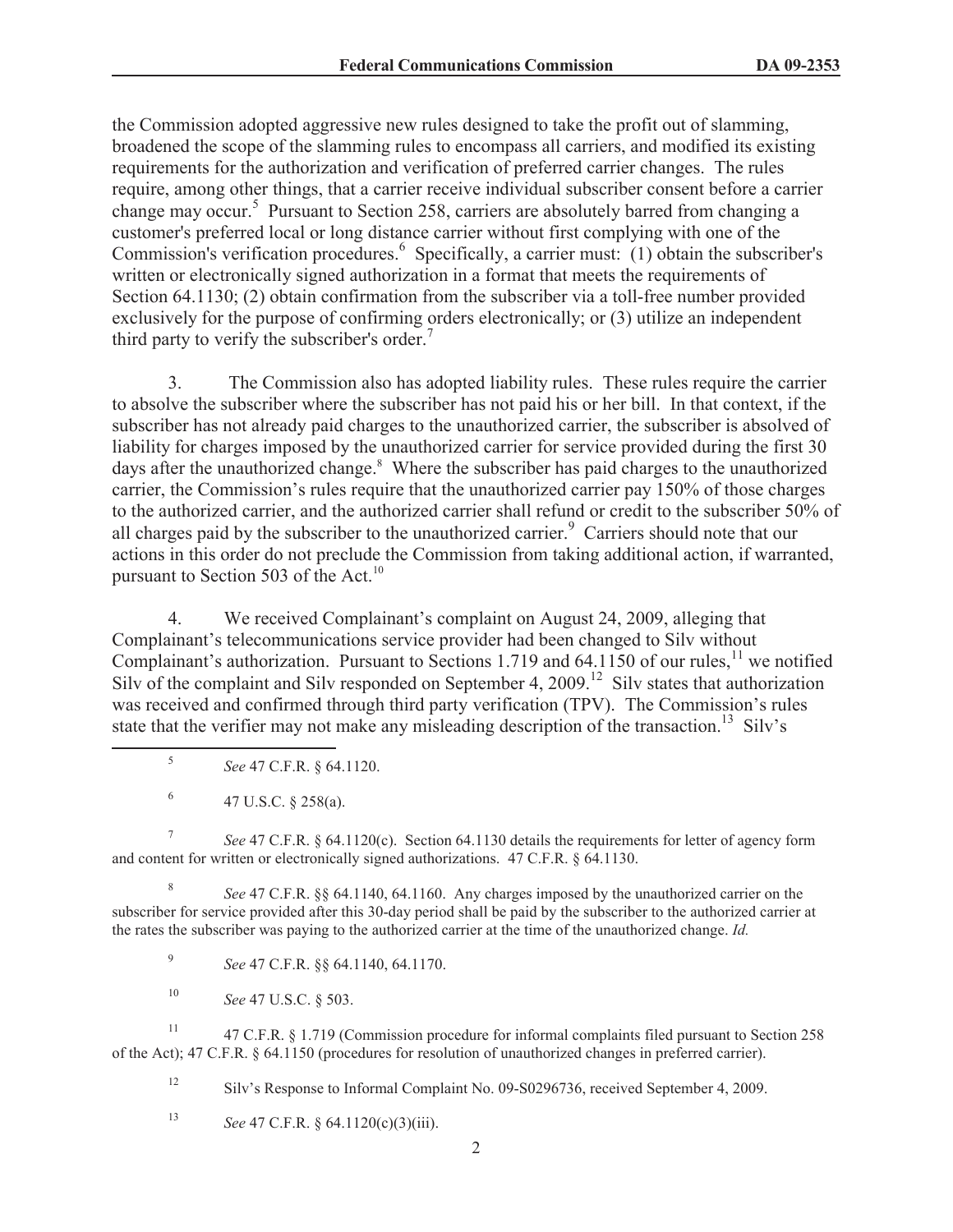verifier, however, stated, "We are recording this conversation for quality control and accurate data entry purposes." The purpose of the call is to obtain verification and authorization of the intent to switch carriers, and not to verify and confirm account information. We find that Silv has failed to produce clear and convincing evidence of a valid authorized carrier change by Complainant.<sup>14</sup> Therefore, we find that Silv's actions resulted in an unauthorized change in Complainant's telecommunications service and we discuss Silv's liability below.<sup>15</sup>

5. Pursuant to Section 64.1170(b) our rules, Silv must forward to AT&T an amount equal to 150% of all charges paid by the subscriber to Silv along with copies of any telephone bills issued from Silv to the Complainant.<sup>16</sup> Within ten days of receipt of this amount, AT&T shall provide a refund or credit to Complainant in the amount of 50% of all charges paid by Complainant to Silv. Complainant has the option of asking AT&T to re-rate Silv's charges based on AT&T's rates and, on behalf of Complainant, seek from Silv any re-rated amount exceeding 50% of all charges paid by Complainant to Silv. AT&T must also send a notice to the Commission, referencing this Order, stating that it has given a refund or credit to Complainant.<sup>17</sup> If AT&T has not received the reimbursement required from Silv within 45 days of the release of this Order, AT&T must notify the Commission and Complainant accordingly. AT&T also must notify the Complainant of his or her right to pursue a claim against NSB for a refund of all charges paid to  $\text{Silv}^{18}$  for those charges.<sup>19</sup>

6. Accordingly, IT IS ORDERED that, pursuant to Section 258 of the Communications Act of 1934, as amended, 47 U.S.C. § 258, and Sections 0.141, 0.361 and 1.719 of the Commission's rules, 47 C.F.R. §§ 0.141, 0.361, 1.719, the complaint filed by Complainant against Silv Communications IS GRANTED.

7. IT IS FURTHER ORDERED that, pursuant to Section 64.1170(d) of the Commission's rules, 47 C.F.R. § 64.1170(d), Complainant is entitled to absolution for the charges incurred during the first thirty days after the unauthorized change occurred and neither Silv Communications nor AT&T, Inc. may pursue any collection against Complainant for those charges.

<sup>14</sup> *See* 47 C.F.R. § 64.1150(d).

<sup>15</sup> If Complainant is unsatisfied with the resolution of this complaint, Complainant may file a formal complaint with the Commission pursuant to Section 1.721 of the Commission's rules, 47 C.F.R. § 1.721. Such filing will be deemed to relate back to the filing date of such Complainant's informal complaint so long as the formal complaint is filed within 45 days from the date this order is mailed or delivered electronically to Complainant. *See* 47 C.F.R. § 1.719.

- 16 See 47 C.F.R  $§$  64.1170(b)(1)(2).
- <sup>17</sup> *See* 47 C.F.R. § 64.1170(c).
- <sup>18</sup> *See* 47 C.F.R. § 64.1170(e).
- <sup>19</sup> *See* 47 C.F.R. § 64.1160(d).